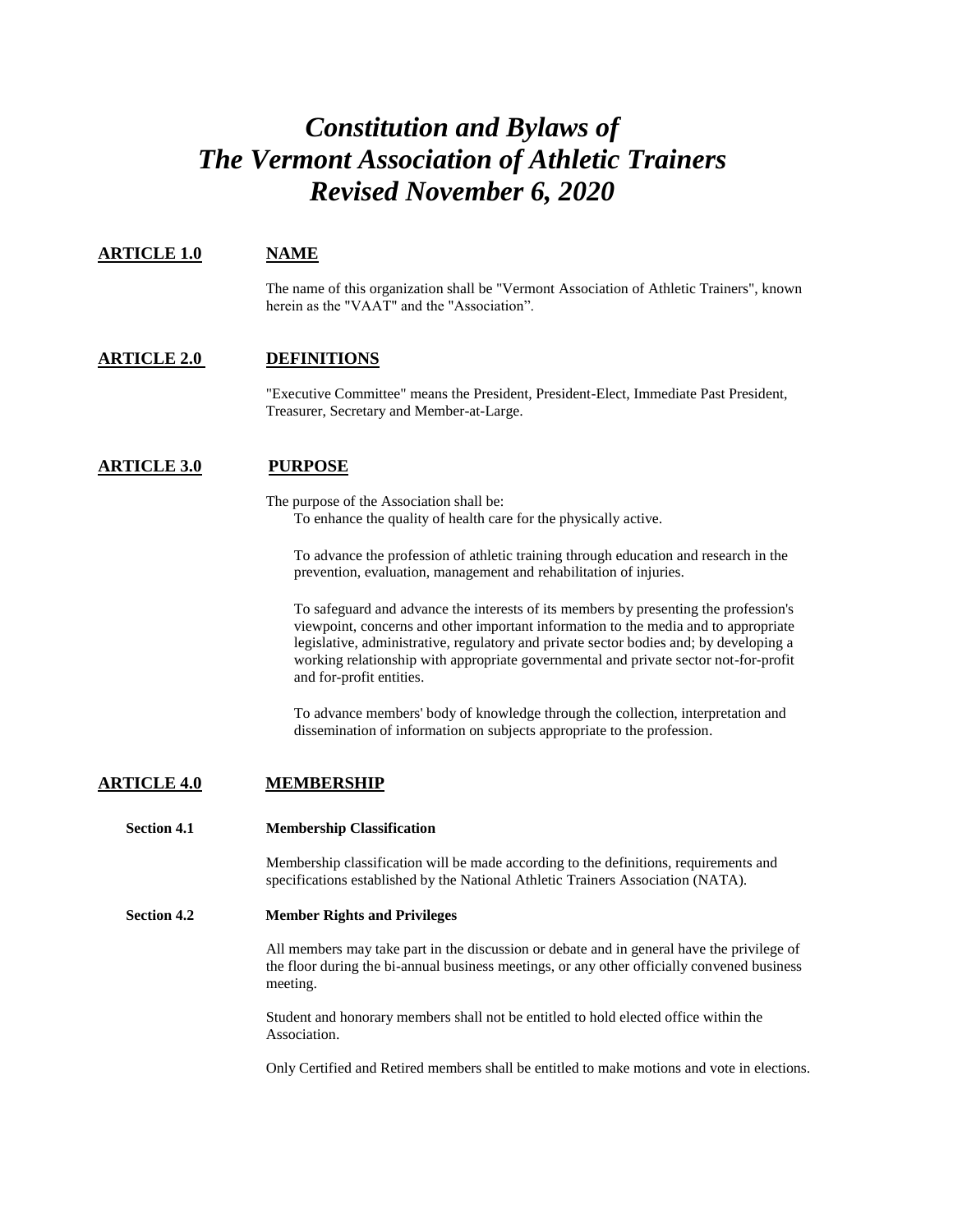| <b>Section 4.3</b> | (Bylaws of the VAAT - page 2 of 7)<br><b>Eligibility</b>                                                                                                                                                                                                                                                                                                                                                                                                                                                                            |
|--------------------|-------------------------------------------------------------------------------------------------------------------------------------------------------------------------------------------------------------------------------------------------------------------------------------------------------------------------------------------------------------------------------------------------------------------------------------------------------------------------------------------------------------------------------------|
|                    |                                                                                                                                                                                                                                                                                                                                                                                                                                                                                                                                     |
|                    | A person shall be eligible for membership in the VAAT upon receipt of official notification<br>of membership dues and application from the VAAT or NATA.                                                                                                                                                                                                                                                                                                                                                                            |
| <b>Section 4.4</b> | <b>Member Standards</b>                                                                                                                                                                                                                                                                                                                                                                                                                                                                                                             |
|                    | All members must comply with the NATA Code of Ethics, Standards of Practice, Eligibility<br>Requirements, Membership Sanctions and Procedures.                                                                                                                                                                                                                                                                                                                                                                                      |
| <b>Section 4.5</b> | <b>Suspension of Membership</b>                                                                                                                                                                                                                                                                                                                                                                                                                                                                                                     |
|                    | Membership may be suspended for violation of Section 4.4. Notice of suspension shall be forwarded by<br>the Secretary to the member at their contact information on record.                                                                                                                                                                                                                                                                                                                                                         |
| <b>Section 4.6</b> | <b>Termination of Membership</b>                                                                                                                                                                                                                                                                                                                                                                                                                                                                                                    |
|                    | Any member may terminate their membership in the VAAT at any time by notifying the<br>Secretary in writing of their intent to terminate. Such termination, however, shall not relieve<br>the terminating individual from the payment of dues for the expired portion of the current<br>fiscal year or give any right to rebate of dues paid.                                                                                                                                                                                        |
| <u>ARTICLE 5.0</u> | <b>FINANCE</b>                                                                                                                                                                                                                                                                                                                                                                                                                                                                                                                      |
| <b>Section 5.1</b> | <b>Dues</b>                                                                                                                                                                                                                                                                                                                                                                                                                                                                                                                         |
|                    | A. VAAT dues will be remitted to the Treasurer of the Association.<br>B. Annual dues for membership in the VAAT shall be established by the Executive<br>Committee for the Certified, Retired and Associate members.<br>C. Student membership dues shall be one-half the amount assessed the Certified members.                                                                                                                                                                                                                     |
| Section 5.2        | <b>Contributions</b>                                                                                                                                                                                                                                                                                                                                                                                                                                                                                                                |
|                    | A. The VAAT may accept financial support from outside agencies or entities to help fund<br>projects with the district consistent with limitations imposed by law and by the VAAT.<br>B. The members of the Executive Committee may accept, on behalf of the VAAT and<br>without further authorization, any contribution, gift, bequest or device except any<br>such gifts made with limitation or conditions imposed by the donor. These gifts may<br>only be accepted by express authority of the Executive Committee of the VAAT. |
| Section 5.3        | <b>Endorsement of Monies</b>                                                                                                                                                                                                                                                                                                                                                                                                                                                                                                        |
|                    | All checks, drafts or other orders for payment of monies issued in the name of the VAAT shall be<br>signed by such officer or officers of the Association in such a manner as shall be determined from time<br>to time by resolution of the VAAT Executive Committee.                                                                                                                                                                                                                                                               |
| <b>Section 5.4</b> | <b>Selection of Depositories</b>                                                                                                                                                                                                                                                                                                                                                                                                                                                                                                    |
|                    | The funds of the VAAT shall be deposited in such depositories as the Executive Committee<br>selects.                                                                                                                                                                                                                                                                                                                                                                                                                                |
| <b>Section 5.5</b> | <b>Fiscal Year</b>                                                                                                                                                                                                                                                                                                                                                                                                                                                                                                                  |
|                    | The fiscal year shall be determined by resolution of the Executive Committee.                                                                                                                                                                                                                                                                                                                                                                                                                                                       |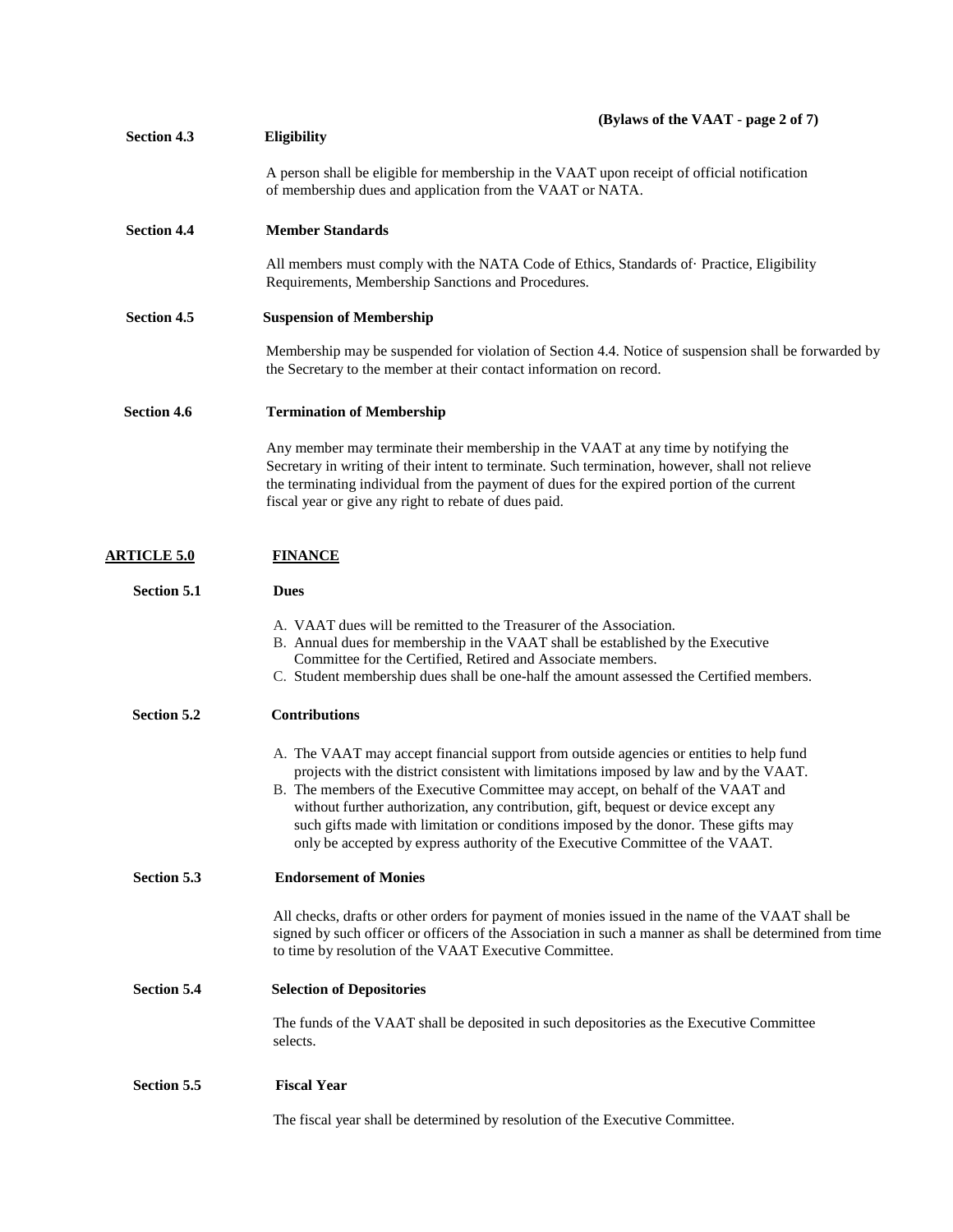# **ARTICLE 6.0 POWERS AND DUTIES OF OFFICER**

## **Section 6.1 President**

| A. To serve as official spokes person for the Association and to act as the representative of |  |  |
|-----------------------------------------------------------------------------------------------|--|--|
| the organization to allied associations and other organized bodies, or to appoint a           |  |  |
| representative to carry out this function.                                                    |  |  |
|                                                                                               |  |  |

- B. To serve as Chairman of the Executive Committee at all meetings of that body.
- C. To appoint, with the approval of the Executive Committee, committee chairpersons to all standing committees and other special or ad hoc committees that may be formed.
- D. To maintain communication with the Executive Committee in all matters pertaining to coordination, management and supervision of Association affairs.
- E. To develop the agenda for and preside over all business meetings of the Executive Committee.
	- E.2. To develop the agenda for and preside over all business meetings of the membership of the Association.
- F. To implement the mandates and policies of the Association, as determined by the Executive Committee.
- G. To transact all business for and on behalf of the Association subject to the provisions of the Constitution and Bylaws.
- H. To commit the Association to no financial obligation in excess of its available financial resources.
- I. To provide the membership a written audit certifying the accuracy of the financial records maintained by the Treasurer of the Association.

# **Section 6.2 President-Elect**

- A. To serve as a member of the Executive Committee at all meetings of that body.
- B. To assume the duties of the President in their absence or for the remainder of the unexpired term in the event that the President becomes unable to fulfill the duties of that office.
- C. To assume the office of the President upon completion of the term of President-Elect.

#### **Section 6.3 Secretary**

- A. To record all minutes of the meetings of the Executive Committee and of the Association.
- B. To maintain a file of the records and official correspondence of the Association.
- C. To conduct, in conjunction with President and Executive Committee, the official correspondence of the Association including such matters as meeting notices, election results, committee appointments and all notices, as required by the Bylaws or as requested by the Executive Committee.
- D. To maintain a current and accurate official record of the Association membership.
- E. To maintain a record of committee chairman, committee members, and members of the Executive Committee.
- F. To provide the President with a detailed order of business including reports and announcements prior to each business meeting.
- G. To bring to each meeting a copy of the Constitution, Bylaws, standing rules, voting membership roll, and a list of standing and special committees.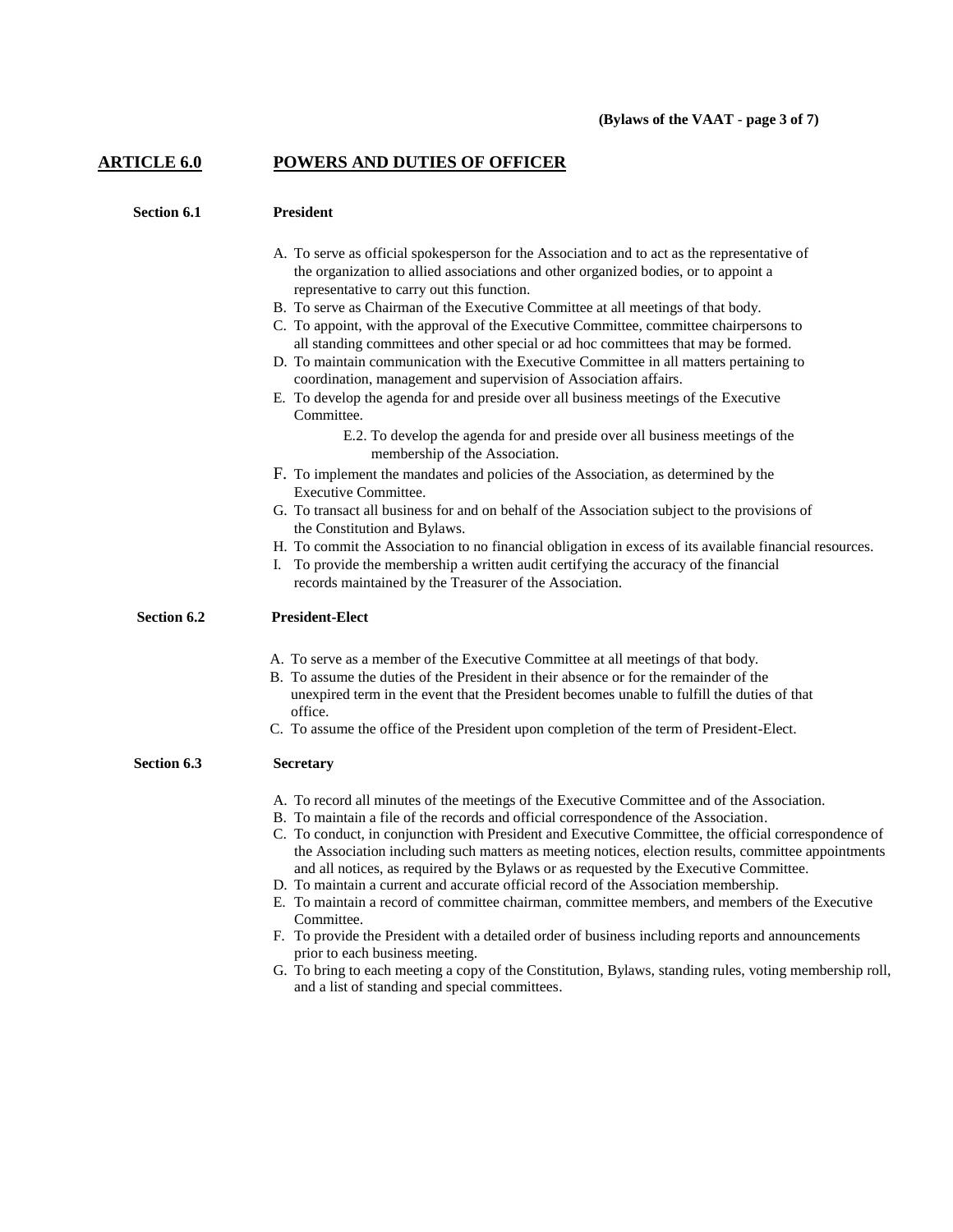|                    | (Bylaws of the VAAT - page 4 of 7)                                                                                                                                                                                                                                                                                                                              |
|--------------------|-----------------------------------------------------------------------------------------------------------------------------------------------------------------------------------------------------------------------------------------------------------------------------------------------------------------------------------------------------------------|
| <b>Section 6.4</b> | <b>Treasurer</b>                                                                                                                                                                                                                                                                                                                                                |
|                    | A. To collect dues from the membership.<br>B. To keep and maintain a permanent and accurate record of all receipts and disbursements of the<br>Association.                                                                                                                                                                                                     |
|                    | C. To handle the receipt and disbursement of all monies to and from the Association and maintain files<br>of proper documentation to account for each transaction,                                                                                                                                                                                              |
|                    | D. To provide a semi-annual financial report to the membership and any interim reports requested by<br>the Executive Committee.<br>E. To serve as Chairman of the Election Committee.                                                                                                                                                                           |
| Section 6.5        | <b>Immediate Past President</b>                                                                                                                                                                                                                                                                                                                                 |
|                    | A. To serve as Chairman of the Constitution and Bylaws Committee.<br>B. To act as a public relations person, summarizing semi-annual meetings and contacting major<br>newspapers within the state.<br>C. Any other duties assigned by the Executive Committee.<br>D. To serve as Chairperson of the Public Relations Committee. (See Article 12.4)              |
| Section 6.6        | <b>Member at Large (See Article 12.5)</b>                                                                                                                                                                                                                                                                                                                       |
|                    | A. To serve on the Scholarship Committee.<br>B. To serve as a liaison between the VAAT membership and the Executive Committee.<br>C. To be in charge of the newsletter.                                                                                                                                                                                         |
| <b>ARTICLE 7.0</b> | TERMS OF OFFICE - EXECUTIVE COMMITTEE                                                                                                                                                                                                                                                                                                                           |
|                    | The terms of office for the President, Past-President, President-Elect and Secretary shall<br>be two (2) years. The term of office for the Treasurer shall be four (4) years. (See Article<br>12.0, Section 12.1). The term of office for the Member at Large shall be (3) years. (See<br>article $12.5$ )                                                      |
| <b>ARTICLE 8.0</b> | <b>REMOVAL OF VAAT OFFICERS</b>                                                                                                                                                                                                                                                                                                                                 |
|                    | VAAT members may remove their officers at any time. The voting members, by majority<br>vote of the members present at a VAAT meeting, may call for a ballot of its voting members<br>on the question of whether to impeach an officer. The ballot shall specify which officer is to<br>be removed and for what reason.                                          |
| <b>Section 8.1</b> | Vacancies (See Article 12.0, section 12.2)                                                                                                                                                                                                                                                                                                                      |
|                    | The VAAT Executive Committee, at either a meeting or conference call, shall select and<br>appoint a qualified member to fill the remaining terms of any vacated VAAT office, i.e.<br>President, President Elect, Immediate Past President, Secretary, or Treasurer.                                                                                             |
| <b>ARTICLE 9.0</b> | <b>COMMITTEES</b>                                                                                                                                                                                                                                                                                                                                               |
| <b>Section 9.1</b> | <b>Special Committees</b>                                                                                                                                                                                                                                                                                                                                       |
|                    | A. Special committees shall be formed by the Executive Committee.<br>B. Special committees shall be composed of a chairperson appointed by the Executive<br>Committee; the chairperson will recruit members and report directly to the Executive<br>Committee.<br>$\Gamma$ The Executive Committee shall charge each special committee with specific tasks. The |

C. The Executive Committee shall charge each special committee with specific tasks. The committee shall dissolve when its tasks have been completed.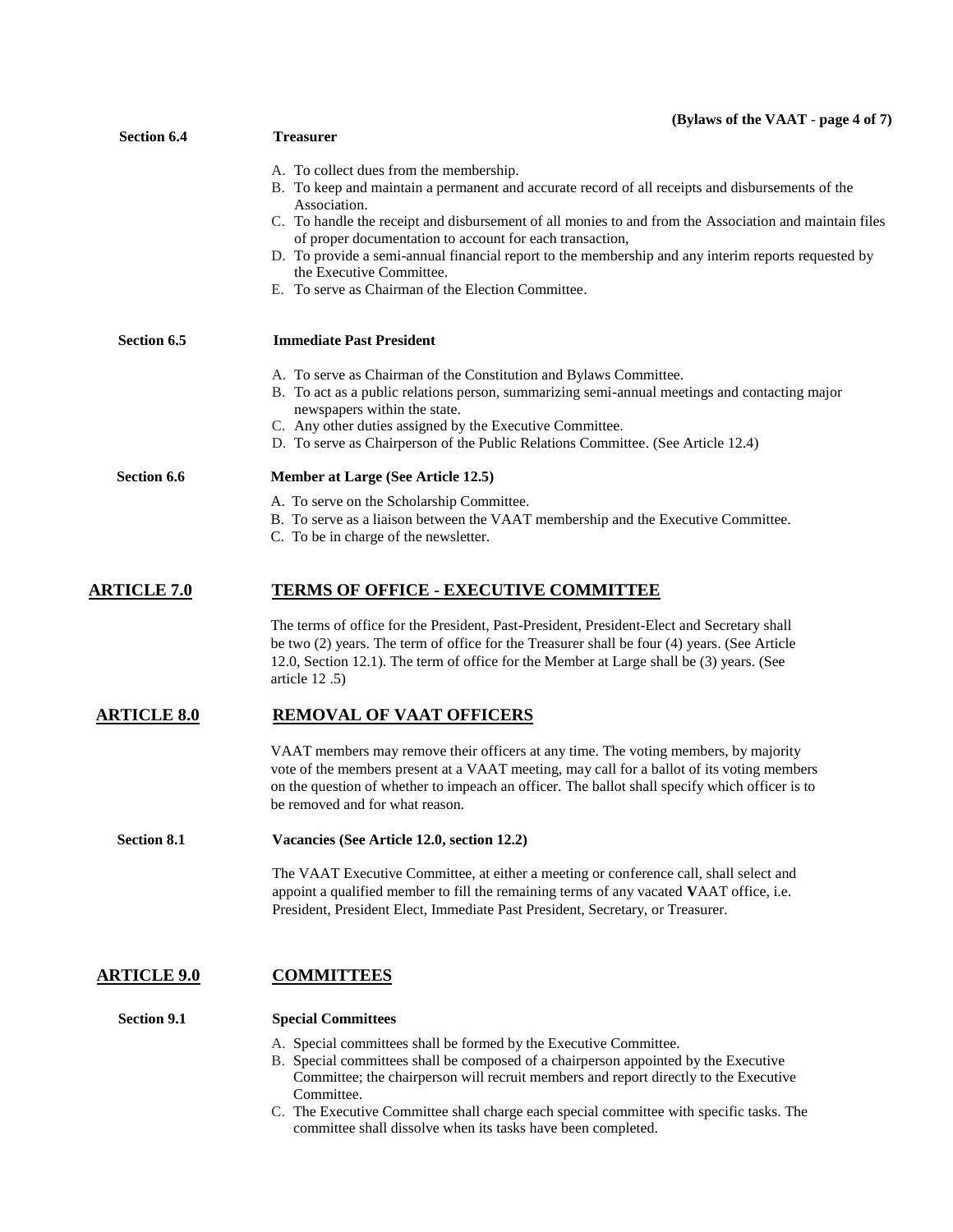# **Section 9.2 Standing Committees**

The following standing committees shall be formed:

- A. Honors and Awards Committee
- B. Bylaws Committee
- C. Scholarship Committee
- D. Election Committee
- E. Public Relations Committee (See Article 12.4)
- F. Governmental Affairs Committee (See Article 12.7)

#### **Section 9.3 Election Committee Governance, Functions, and Responsibilities**

#### **A. Honors and Awards Committee**

- 1. The President will appoint in consultation with the Executive Committee a chair of the Honors and Awards Committee.
- 2. To publicize and disseminate honors and awards information to membership no later than 45 days prior to application deadline. The information should include an official announcement describing the honor or award and their deadlines and have convenient contact information.
- 3. To make the awards applications readily available to all members.
- 4. To collect and review applications for honors/awards.
- 5. To present the Executive Committee with recipient recommendations.
- 6. To announce honor/award results to the recipient and the membership.
- 7. Based on the honor/award, present to recipients at a prudent time and place as decided by the Executive Committee.
- 8. Review and/or create new honors/awards as dictated by the Executive Committee and the membership.

#### **B. Bylaws Committee**

- 1. The Bylaws Committee shall be chaired by the Immediate Past President.
- 2. To review and update the VAAT Bylaws as time, membership and the Executive Committee dictate.
- 3. To make necessary written changes to the Bylaws document for presentation to the membership.
- 4. Keep an up to date version of the Bylaws document.

#### **C. Scholarship Committee**

- 1. The Scholarship Committee shall be chaired by a Certified member of the VAAT selected by the Executive Committee.
- 2. The Member at Large shall serve as the Executive Committee representative on the Scholarship Committee.
- 3. To publicize and disseminate academic scholarship information to membership no later than 45 days prior to application deadline. The information should include an official announcement describing the scholarships and their deadlines and have convenient contact information.
- 4. To make the scholarship applications readily available to all members.
- 5. To collect and review applications for scholarships.
- 6. To present the Executive Committee with recipient recommendations.
- 7. To announce scholarship results to the recipient and the membership.
- 8. To present scholarships to recipients at a prudent time and place as decided by the Executive Committee.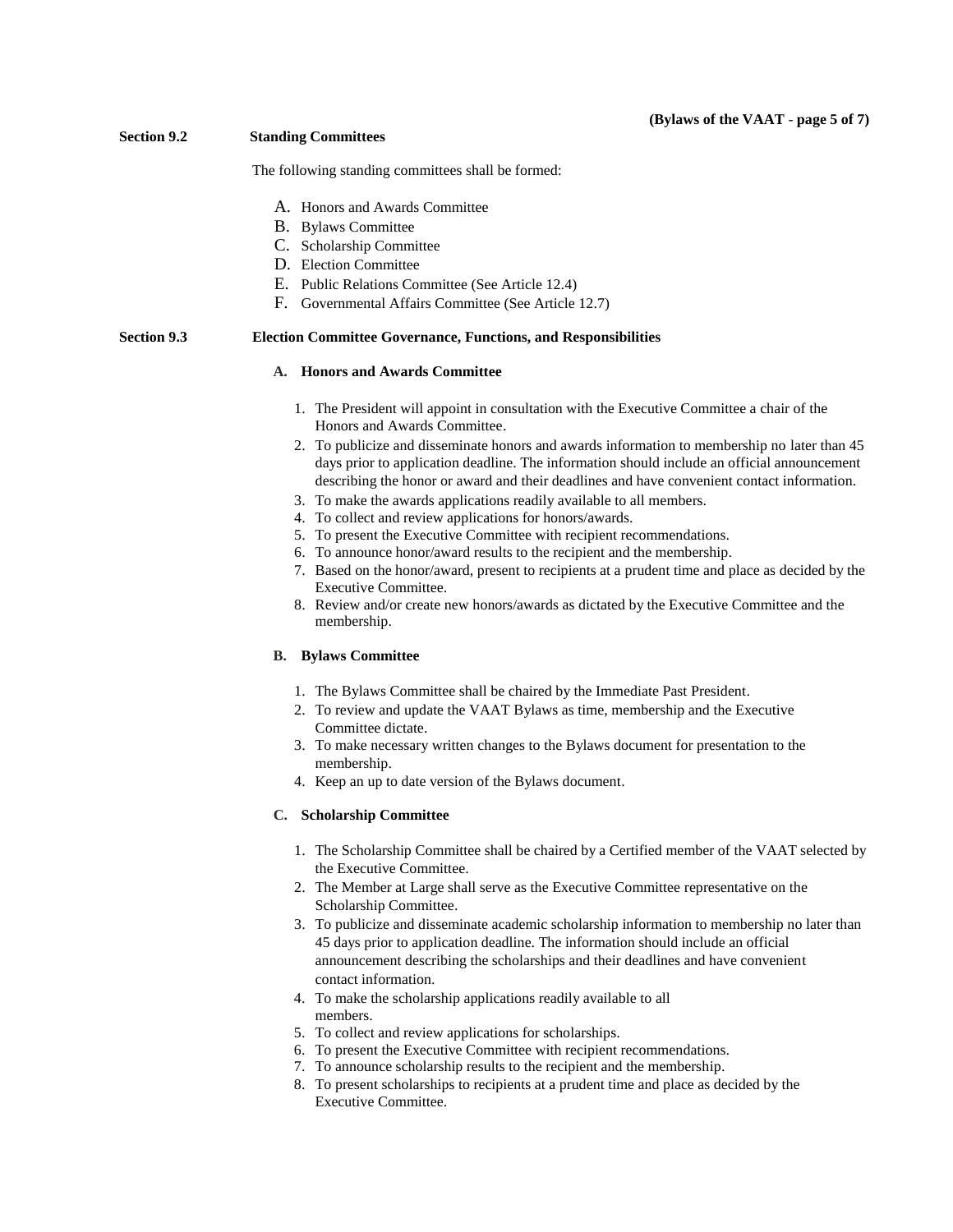## **(Bylaws of the VAAT** - **page 6 of 7)**

## **D. Election Committee**

- 1. The Treasurer shall serve as the chair of the Election Committee.
- 2. To seek, screen, and maintain a list of qualified candidates for the elected offices of the VAAT Executive Committee.
- 3. To conduct the election(s) for such office(s), as necessary, by ballot.
- 4. To present nominees for elected offices to the voting membership on the ballot.
- 5. To obtain the results of the ballot appropriately and tabulate the ballots to determine the winner of the election.
- 6. To announce the election results to the nominees and the membership in a timely manner
- 7. To publicize upcoming elections for three (3) months prior to the election date.

# **E. Public Relations Committee**

- 1. The Immediate Past President shall serve as the chair of the Public Relations Committee
- 2. To complete public relations tasks as charged by the Executive committee.
- 3. To oversee "Athletic Training Month" activities throughout the state,
- 4. To promote the profession of athletic training throughout the state as needed to groups, professions, and organizations, etc.

## **F. Governmental Affairs Committee**

- 1. The President will appoint in consultation with the Executive Committee a chair of the Governmental Affairs Committee who is a member of the VAAT.
- 2. The President will serve as a member of the Governmental Affairs Committee.
- 3. To oversee the association's national, state, and local governmental relations and regulatory efforts and advocates for regulation favorable to athletic training.

# **ARTICLE 10.0 ELECTION OF OFFICERS**

## **Section 10.1 Method**

The President, President-Elect, Secretary, and Treasurer of the VAAT shall be elected by rule majority. (See Article 12.0, section 12.1)

## **Section 10.2 Nomination Process**

A call for nominations for the offices of President Elect and Secretary shall go out with the winter Meeting announcement. Nominations may also be made from the floor at the time of the Winter meeting, *a call for nominations for the office up for election will go out at least 120 days prior to the spring meeting for that year.* A list of no less than 2 and no more than 3 nominees for each office shall be published by the Secretary and distributed to the voting membership at least sixty days prior to the Spring meeting.

#### **Section 10.3 Election Process**

Election ballots will be sent to the voting membership at least sixty (60) days prior to the spring meeting. The candidates receiving the majority votes shall be declared elected and begin their terms of office at the time and place of the spring meeting. Re-balloting shall be held in the event of a failure to obtain a majority vote.